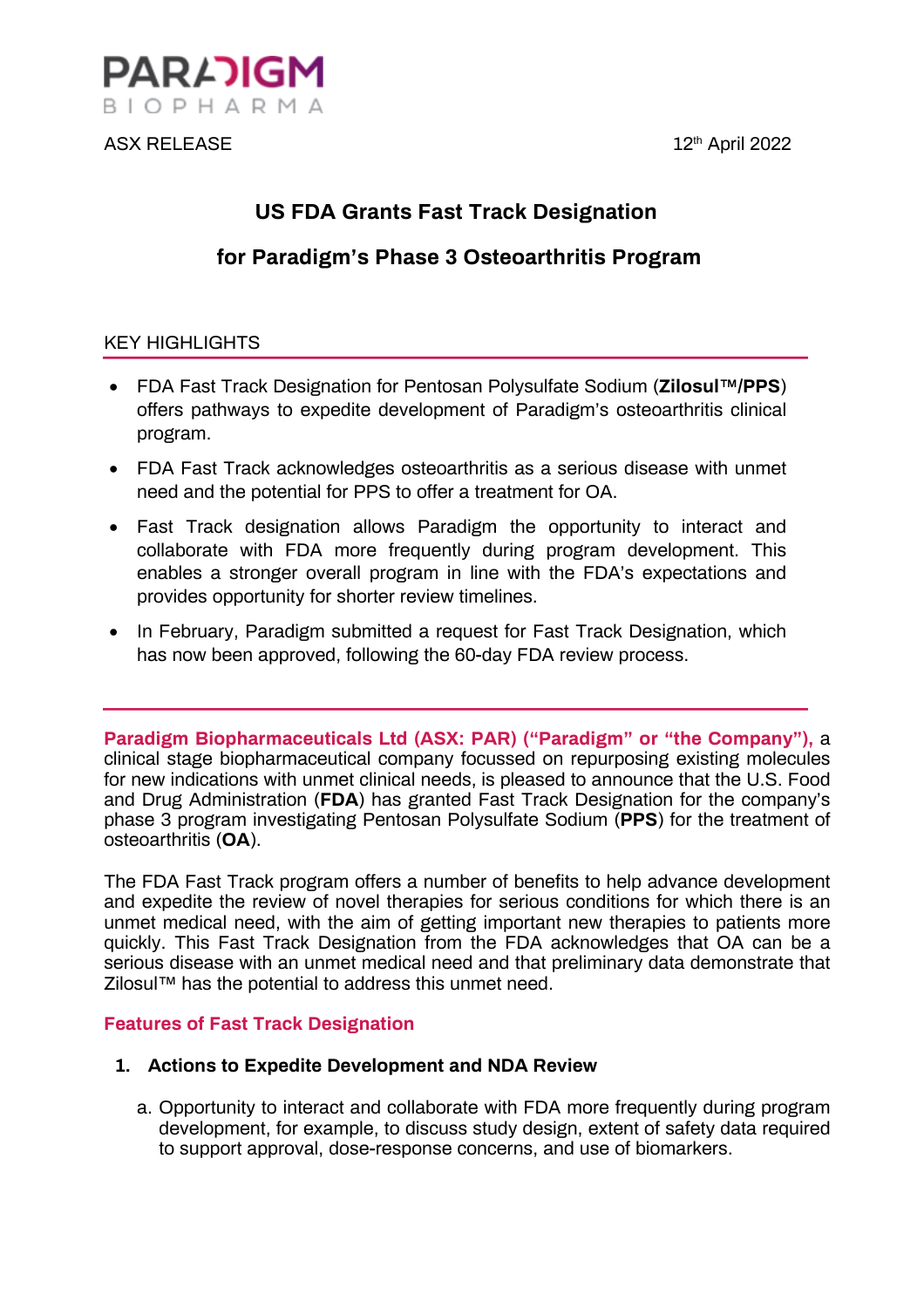- b. Other meetings may be scheduled as appropriate (e.g., to discuss potential for accelerated approval request, the structure and content of a New Drug Application (**NDA**), and other critical issues).
- c. In addition, such a product could be eligible for priority review request at the time of NDA submission. Priority review reduces the review time from 10 months to 6 months.

### **2. Submission of Portions of an Application (Rolling Review).**

a. the FDA may determine, after preliminary evaluation of clinical data submitted by Paradigm, that that completed sections of the NDA may be submitted for FDA review. This means Paradigm can submit modules of the registration dossier in a staggered manner as opposed to submitting the entire dossier upfront, allowing for a faster review process.

### **Demonstrating the Potential of Zilosul™ to Address an Unmet Medical Need**

Paradigm's submission to the FDA for Fast Track Designation needed to demonstrate the potential of Zilosul™ to address an unmet medical need. An unmet medical need is a condition the treatment or diagnosis of which is not adequately addressed by current therapies. This includes an immediate need for a therapy for a defined population (to treat a serious condition with no or limited treatments).

### **Paradigm's submission included descriptions of:**

- Results from Paradigm's extensive nonclinical portfolio
- Multiple Mechanisms of Action of PPS
- Potential disease modifying properties (biomarker results including BME size and volume and serum biomarker changes observed in Phase 2B clinical trial.)
- Clinical results (001, 004, 005, EAP) with the main emphasis on Paradigm's phase 2b 005 clinical trial
- Supportive Peer Reviewed publications (Ghosh 2005 and Kumagai 2010)
- Summary of Safety
- Intended clinical development for PPS in OA:
	- o Phase 3 Pivotal study Para\_OA\_002
	- o Extension Study Para\_OA\_006
	- $\circ$  Phase 3 Confirmatory Study Para OA 003
	- $\circ$  Confirmatory Follow-up Para OA 007.

#### **Dr Donna Skerrett, Paradigm Chief Medical Officer and Interim CEO commented:**

**"** *This is welcome news from the US FDA as the company continues to gain momentum in site activation and participant screening across the 56 selected sites in the US. Given the need to improve therapeutic options for patients suffering from pain and loss of functionality associated with OA, we are excited to have this Fast Track Designation granted for Zilosul™ and the regulatory support it provides in expediting the phase 3*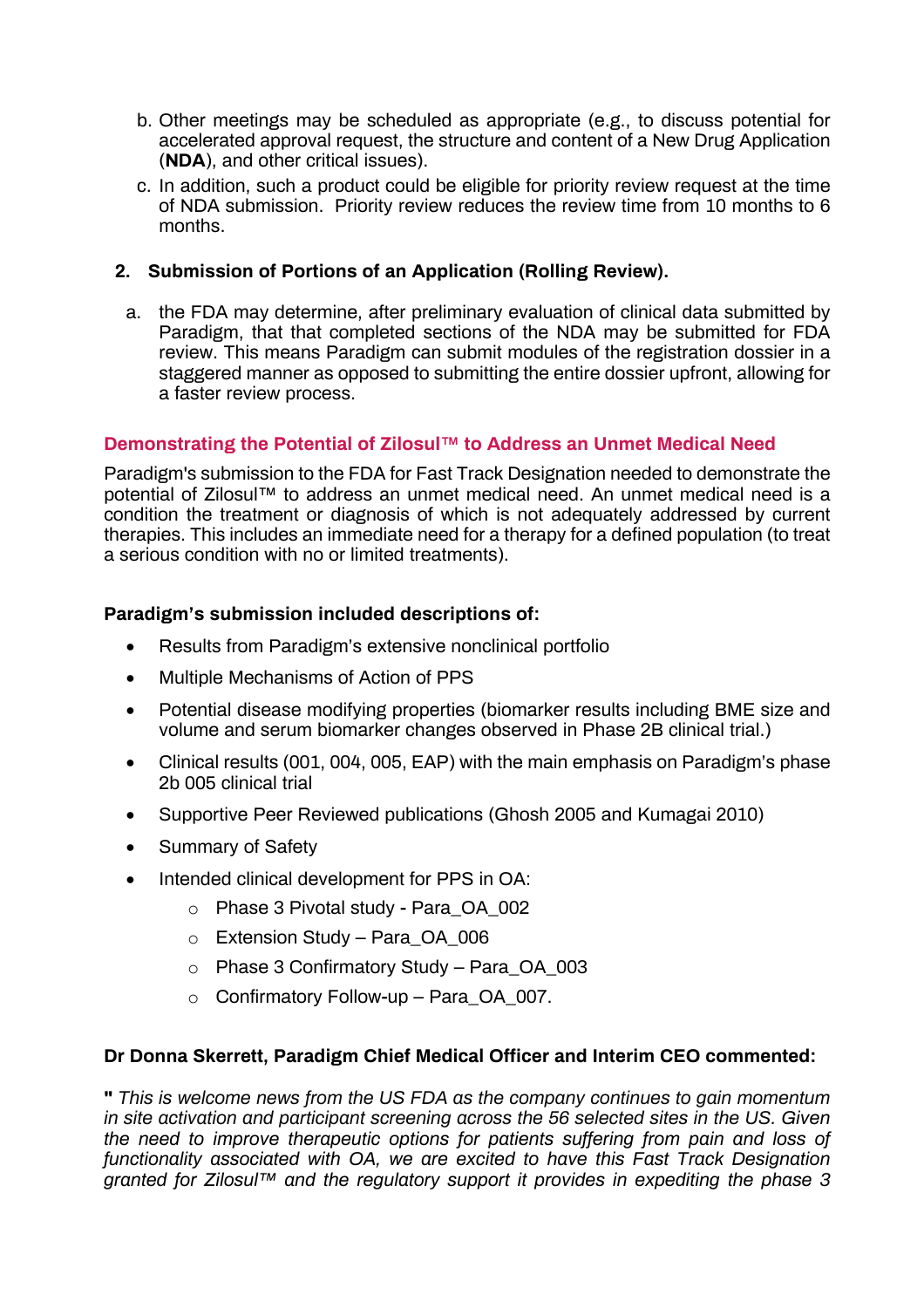*development program to advance this promising treatment to patients sooner. Paradigm believes Zilosul™ would represent an important medical advance in the treatment of debilitating osteoarthritis pain for patients who do not experience adequate pain relief or cannot tolerate currently available pain medications."*

OA is a chronic degenerative disease characterised by a progressive loss of cartilage, leading to pain, loss of joint function and disability. It is the most prevalent form of joint disease, affecting up to 16% of the population in the developed world, with more than 72 million people in the US, EU5, Canada and Australia suffering from OA.<sup>1</sup> The prevalence of OA is increasing in line with the aging population and increasing rates of obesity. By 2030, the number of people suffering from OA in the US alone is predicted to increase by 86% to 67 million.<sup>2</sup> If we assume a similar increase across the other markets listed above, even allowing for lower rates of obesity in non-US markets, it is estimated that more than 120 million people will be suffering from OA by 2030.

#### **About the Phase 3 Trial (PARA\_OA\_002)**

The purpose of the trial is to measure the change in pain and function after subcutaneous injections of PPS compared with subcutaneous injections of placebo in participants with knee OA pain. This is a 2-stage, adaptive, randomised, double-blind, placebo-controlled, multicentre (US/AUS/UK/EU) study that will evaluate the dose and treatment effect of PPS in participants with pain associated with knee OA.

The primary endpoint in the trial will be change from baseline at Day 56 in WOMAC $^\circledR$  pain score, with secondary outcomes to include change from baseline at multiple time points out to day 168 in WOMAC<sup>®</sup> Pain and Function, Patient Global Impression of Change (**PGIC**) and Quality of Life (**QoL**).

The global PARA\_OA\_002 phase 3 clinical trial is currently screening and enrolling participants in both Australia and the US, with sites in Europe, UK, and Canada to be initiated.

Additional information on all of Paradigm's programs and clinical trials can be found at ClinicalTrials.gov (002 - NCT04809376, 006 - NCT04814719) or via the Paradigm website www.paradigmbiopharma.com .

#### **About Paradigm Biopharmaceuticals**

Paradigm Biopharmaceuticals LTD (ASX: PAR) is a late-stage drug development company with the mission to develop and commercialise Pentosan Polysulfate Sodium for the treatment of pain associated with musculoskeletal disorders driven by injury, inflammation, aging, degenerative disease, infection or genetic predisposition.

#### **Forward Looking Statements**

This Company announcement contains forward-looking statements, including statements regarding anticipated commencement dates or completions dates of preclinical or clinical trials, regulatory developments and regulatory approval. These forward-looking statements are not guarantees or predictions of future performance, and involve known and unknown risks, uncertainties and other factors, many of which are beyond our control, and which may cause actual results to differ materially from those expressed in the